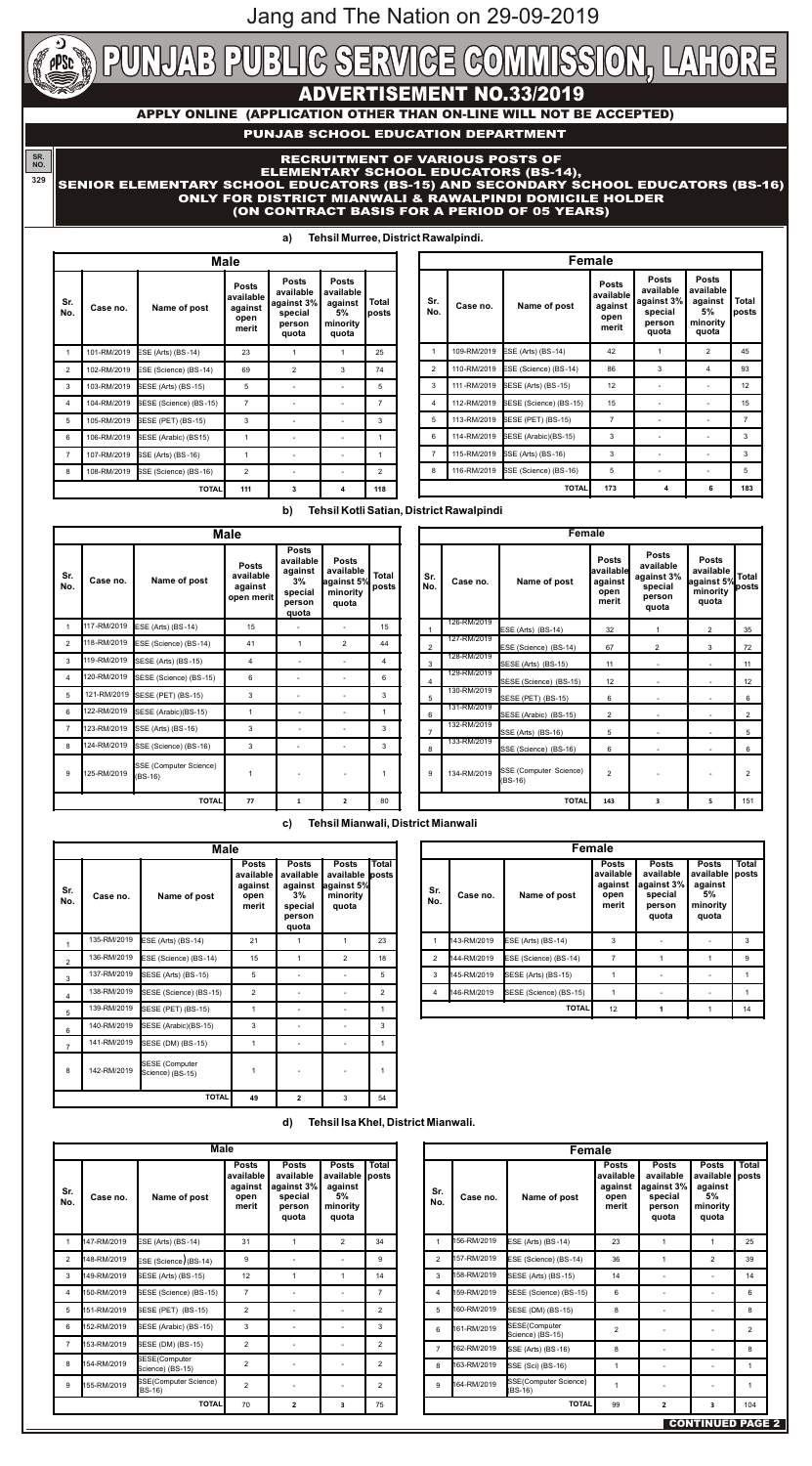

#### **Page-2**  $\left| \frac{P}{P}\right|$  $\left| \left| \right| \right| \left| \right| \left| \right| \left| \right| \left| \right| \left| \right| \left| \right| \left| \right| \left| \right| \left| \right| \left| \right| \left| \right| \left| \right| \left| \right| \left| \right| \left| \right| \left| \right| \left| \right| \left| \right| \left| \right| \left| \right| \left| \right| \left| \right| \left| \right| \left| \right| \left| \right| \left| \right| \left| \right| \left| \right| \left| \right| \left| \right| \left| \right| \left| \right| \left| \right| \left| \right| \left| \$  $\mathcal{C}$  $\mathbb{C}[\mathbb{0}]$ ADVERTISEMENT NO.33/2019

| e) |  |  |  | <b>Tehsil Piplan, District Mianwali</b> |
|----|--|--|--|-----------------------------------------|
|----|--|--|--|-----------------------------------------|

### **PUNJAB SCHOOL EDUCATION DEPARTMENT**

|                | <b>Male</b> |                                    |                                                       |                                                                             |                                                              |                       |  |  |
|----------------|-------------|------------------------------------|-------------------------------------------------------|-----------------------------------------------------------------------------|--------------------------------------------------------------|-----------------------|--|--|
| Sr.<br>No.     | Case no.    | Name of post                       | <b>Posts</b><br>available<br>against<br>open<br>merit | <b>Posts</b><br>available<br>against<br>$3\%$<br>special<br>person<br>quota | <b>Posts</b><br>available<br>against 5%<br>minority<br>quota | <b>Total</b><br>posts |  |  |
| $\mathbf{1}$   | 165-RM/2019 | ESE (Arts) (BS-14)                 | 16                                                    |                                                                             |                                                              | 16                    |  |  |
| $\mathcal{P}$  |             | 166-RM/2019 ESE (Science) (BS-14)  | 8                                                     |                                                                             |                                                              | 8                     |  |  |
| 3              | 167-RM/2019 | SESE (Arts) (BS-15)                | 2                                                     |                                                                             |                                                              | $\overline{2}$        |  |  |
| 4              |             | 168-RM/2019 SESE (Science) (BS-15) | 1                                                     |                                                                             |                                                              | 1                     |  |  |
| 5              | 169-RM/2019 | SESE (PET) (BS-15)                 | 1                                                     |                                                                             |                                                              | 1                     |  |  |
| 6              | 170-RM/2019 | SESE (Arabic Teacher) (BS -15)     | 3                                                     |                                                                             |                                                              | 3                     |  |  |
| $\overline{7}$ | 171-RM/2019 | SESE(Compute Science)<br>(BS-15)   | 1                                                     |                                                                             |                                                              | 1                     |  |  |
|                |             | <b>TOTAL</b>                       | 32                                                    | $\mathbf{0}$                                                                | $\mathbf 0$                                                  | 32                    |  |  |

|                | <b>Female</b> |                        |                                                       |                                                                       |                                                                 |                       |  |  |  |  |
|----------------|---------------|------------------------|-------------------------------------------------------|-----------------------------------------------------------------------|-----------------------------------------------------------------|-----------------------|--|--|--|--|
| Sr.<br>No.     | Case no.      | Name of post           | <b>Posts</b><br>available<br>against<br>open<br>merit | <b>Posts</b><br>available<br>against 3%<br>special<br>person<br>quota | <b>Posts</b><br>available<br>against<br>5%<br>minority<br>quota | <b>Total</b><br>posts |  |  |  |  |
|                | 172-RM/2019   | ESE (Arts) (BS-14)     | 3                                                     |                                                                       |                                                                 | 3                     |  |  |  |  |
| $\mathfrak{p}$ | 173-RM/2019   | ESE (Science) (BS-14)  | 5                                                     |                                                                       |                                                                 | 5                     |  |  |  |  |
| 3              | 174-RM/2019   | SESE (Arts) (BS-15)    |                                                       |                                                                       |                                                                 |                       |  |  |  |  |
| 4              | 175-RM/2019   | SESE (Science) (BS-15) |                                                       |                                                                       |                                                                 |                       |  |  |  |  |
| 5              | 176-RM/2019   | SESE (DM) (BS-15)      | 1                                                     |                                                                       |                                                                 |                       |  |  |  |  |
|                |               | <b>TOTAL</b>           | 11                                                    | 0                                                                     | $\mathbf 0$                                                     | 11                    |  |  |  |  |

Qualification: Master degree/BS/BS(Hons) (16 years education) (at least 2nd Division) Physics, Chemistry, Botany, Zoology, Biology, Mathematics and their relevant branches that are recognized and issued / declared equivalent on the basis of course content by Higher Education Commission, Government of Pakistan or QEDC of School Education Department **AND Professional Qualification:** B.Ed, BS.Ed, M.Ed, MS.Ed and ADE will be considered as professional qualification.

Qualification: Master Degree/BS/BS(Hons) (16 Years Education) (at least 2nd Division) in Urdu, English, Pakistan Studies, Psychology, Islamiat, Political Science, History, Geography, Statistics, Home Economics, Education and their Relevant Branches that are Recognized and Issued/Declared Equivalent on the basis of Course Content by Higher Education Commission, Government of Pakistan or QEDC of School Education Department **AND**

#### **QUALIFICATION AND SYLLABUS FOR WRITTEN TEST FOR THE POSTS OF**

**ESE (SCIENCE)(BS-14), SESE (SCIENCE)(BS-15) & SSE (SCIENCE)(BS-16)**

#### **QUALIFICATION AND SYLLABUS FOR WRITTEN TEST FOR THE POSTS OF**

Qualification: Master Degree (at least 2nd Division) in M.Sc. (Computer Science)/MCS/MIT/MSC (IT)/Master of Science (IT)/BS Honours in Computer Science/IT (16 Years Education) (at least 2nd Division) and their Relevant Branches that are Recognized and Issued/Declared Equivalent on the basis of Course Content by Higher Education Commission, Government of Pakistan or QEDC of School Education Department **AND Professional Qualification:** B.Ed, BS.Ed, M.Ed, MS.Ed and ADE will be considered as Professional Qualification. **Note:-** Degrees must be issued from a university recognized by Higher Education Commission.

#### **ESE (ARTS)(BS-14), SESE (ARTS)(BS-15) & SSE (ARTS)(BS-16)**

#### **QUALIFICATION AND SYLLABUS FOR WRITTEN TEST FOR THE POSTS OF**

#### **SESE(COMPUTER SCIENCE)(BS-15) & SSE (COMPUTER SCIENCE)(BS-16)**

**QUALIFICATION AND SYLLABUS FOR WRITTEN TEST FOR THE POSTS OF**

| SESE (ARABIC)(BS-15) |  |
|----------------------|--|
|----------------------|--|

#### **QUALIFICATION AND SYLLABUS FOR WRITTEN TEST FOR THE POSTS OF**

#### **SESE (PET)(BS-15)**

#### **QUALIFICATION AND SYLLABUS FOR WRITTEN TEST FOR THE POSTS OF**

#### **SESE (DM)(BS-15)**

Note: The equivalence of Deeni Asnaad Shahdat-ul-Alia, Shahadat-ul-Sanvia Aama, Shahadat-ul-Sanvia Khasa, Awarded by Approved Deeni Institutions will be decided in the light of Notification No. 8(61)/a&a/2017/hec/1260 Dated 13-10-2017 issued by Higher Education Commission of Pakistan.

**Note:-** Degrees must be issued from a university recognized by Higher Education Commission.

**Syllabus For Written Test:** One paper MCQ Type Written Test of 100 Marks and 90 minutes duration. The Syllabus is as under:-

- a) Qualification related Question (Physics, Chemistry, Botany, Zoology, Biology, Mathematics)
- b) General Knowledge including the state of the state of the state of the God (50%)

Pakistan Studies, Current Affairs, Islamic studies (Ethics for non-Muslim candidates), Geography, Basic Mathematics, English, Urdu, Everyday Science and Computer Studies.

**Professional Qualification:** B.Ed, BS.Ed, M.Ed, MS.Ed and ADE will be considered as Professional Qualification. **Note:-** Degrees must be issued from a university recognized by Higher Education Commission.

| <b>AGE</b>                                                                                                                                                                    | <b>GENDER</b>                                                                                                                         | <b>DOMICILE</b>                                                                                                                                                                                                                                              | <b>PLACE OF POSTING</b>                                                                                                                                                                                                                                                                                                             | <b>IMPORTANT NOTE</b>                                                                                                                                                                                                                                                                                                                                                                                                                                                                                                                                                                                                                                                                                                                                                                                                                                                                                                     |
|-------------------------------------------------------------------------------------------------------------------------------------------------------------------------------|---------------------------------------------------------------------------------------------------------------------------------------|--------------------------------------------------------------------------------------------------------------------------------------------------------------------------------------------------------------------------------------------------------------|-------------------------------------------------------------------------------------------------------------------------------------------------------------------------------------------------------------------------------------------------------------------------------------------------------------------------------------|---------------------------------------------------------------------------------------------------------------------------------------------------------------------------------------------------------------------------------------------------------------------------------------------------------------------------------------------------------------------------------------------------------------------------------------------------------------------------------------------------------------------------------------------------------------------------------------------------------------------------------------------------------------------------------------------------------------------------------------------------------------------------------------------------------------------------------------------------------------------------------------------------------------------------|
| Male:<br>20 to $30 + 5 = 35$ years<br>Female:<br>20 to $30 + 8 = 38$ years<br>As per Govt. of Punjab,<br>S&GAD Notification No.<br>SOR-I (S&GAD) 9-36/81<br>dated 21-05-2012. | for Boys Schools<br><b>MALE AND MALE</b><br><b>TRANSGENDER</b><br>For Girls Schools<br><b>FEMALE AND FEMALE</b><br><b>TRANSGENDER</b> | <b>District Rawalpindi</b><br>for Tehsil Murree and<br>Tehsil Kotli Satian.<br><b>DistricMianwali</b><br>for Tehsil Mianwali,<br>Tehsil, Isa Khel and<br>Tehsil Piplan<br>Note:-<br>Domicile certificate must<br>be issued on or before<br>the closing date. | <b>Boys Schools for</b><br><b>Male Candidates</b><br>and<br><b>Girls Schools for</b><br><b>Female Candidates</b><br>Tehsil Murree and Tehsil<br>Kotli Satian of District<br>Rawalpindi (for Case<br>No.101 to 134)<br>Tehsil Mianwali, Tehsil<br>Isa Khel and Tehsil<br>Piplan of District<br>Mianwali (for Case No.<br>135 to 176) | $NOTE - 1$ :<br>Domicile holders of District Rawalpindi will be eligible to apply for Tehsil Murree and Kotli Satian<br>and domicile holders of District Mianwali will be eligible to apply in every Tehsil of Mianwali.<br>But applicants of the Tehsils in which posts are advertised will be entitled for 04 Additional Marks<br>Allocated for Tehsil at the time of preparation of Final Merit List after Qualifying the Written Test and<br>Interview.<br><b>NOTE - 2:</b><br>The appointee who lacks Professional Qualification will have to acquire Requisite Professional<br>Qualification within contractual period; otherwise, he/she will stand terminated on completion of<br>contractual period.<br>NOTE-3:<br>Candidates are informed that choice of centre & venue will not be changed after the closing date.<br>Therefore, all candidates are directed to select the choice of centre & venue carefully. |
|                                                                                                                                                                               |                                                                                                                                       |                                                                                                                                                                                                                                                              |                                                                                                                                                                                                                                                                                                                                     | <b>CONTINUED PAGES</b>                                                                                                                                                                                                                                                                                                                                                                                                                                                                                                                                                                                                                                                                                                                                                                                                                                                                                                    |

**Syllabus For Written Test:** One Paper MCQ type General Ability Written Test of 100 marks and 90 minutes duration comprising Questions relating to General Knowledge including Pakistan Studies, Current Affairs, Islamic Studies (Ethics for non-Muslim Candidates), Geography, Basic Mathematics, English, Urdu, Everyday Science and Computer Studies.

**Syllabus For Written Test:** One paper MCQ Type Written Test of 100 Marks and 90 minutes duration. The Syllabus is as under:-

- a) Qualification related Questions (80%)
- b) General Knowledge including (20%)

Pakistan Studies, Current Affairs, Islamic studies (Ethics for non-Muslim candidates), Geography, Basic Mathematics, English, Urdu, Everyday Science and Computer Studies.

**Qualification:** MA/BS(Honors) (16 Years education) in ARABIC (at least 2nd Division) OR

BA with Shahdat-Ul-Almia (at least 2nd Division) **AND**

**Professional Qualification:** B.Ed,BS.Ed, M.Ed, MS.Ed and ADE will be considered as Professional Qualification.

(Shahadatul Alia Fil Uloomal Arabia Wal Islamia will be recognized by HEC as equivalent to Bachelor (pass) Degree upon qualifying compulsory subjects viz. English and Pakistan Studies at Bachelor (pass) Level from AIOU or any other Chartered University)

**Note:-** Degrees must be issued from a university recognized by Higher Education Commission

**Syllabus For Written Test:** One paper MCQ Type Written Test of 100 Marks and 90 minutes duration. The Syllabus is as under:-

a) Qualification related Questions

b) General Knowledge including (20%)

Pakistan Studies, Current Affairs, Islamic studies (Ethics for non-Muslim candidates), Geography, Basic Mathematics, English, Urdu, Everyday Science and Computer Studies.

**Qualification:** MA/MSC/BS (Honors) (16 Years Education) in Sports Sciences/Physical Education (at Least 2nd Division) **AND Professional Qualification:** B.Ed,BS.Ed, M.Ed, MS.Ed and ADE will be considered as Professional Qualification. **Note:-** Degrees must be issued from a university recognized by Higher Education Commission

**Syllabus For Written Test:** One paper MCQ Type Written Test of 100 Marks and 90 minutes duration. The Syllabus is as under:-

- a) Qualification related Questions (80%)
- b) General Knowledge including (20%)

Pakistan Studies, Current Affairs, Islamic studies (Ethics for non-Muslim candidates), Geography, Basic Mathematics, English, Urdu, Everyday Science and Computer Studies.

**Qualification:** Master degree/BS (Honors) (16 Years Education) in Fine Arts (at Least 2nd Division) (16 Years Education) **AND Professional Qualification:** B.Ed,BS.Ed, M.Ed, MS.Ed and ADE will be considered as Professional Qualification. **Note:-** Degrees must be issued from a university recognized by Higher Education Commission

**Syllabus For Written Test:** One paper MCQ Type Written Test of 100 Marks and 90 minutes duration. The Syllabus is as under:-

a) Qualification related Questions (80%)

b) General Knowledge including (20%)

Pakistan Studies, Current Affairs, Islamic studies (Ethics for non-Muslim candidates), Geography, Basic Mathematics, English, Urdu, Everyday Science and Computer Studies.